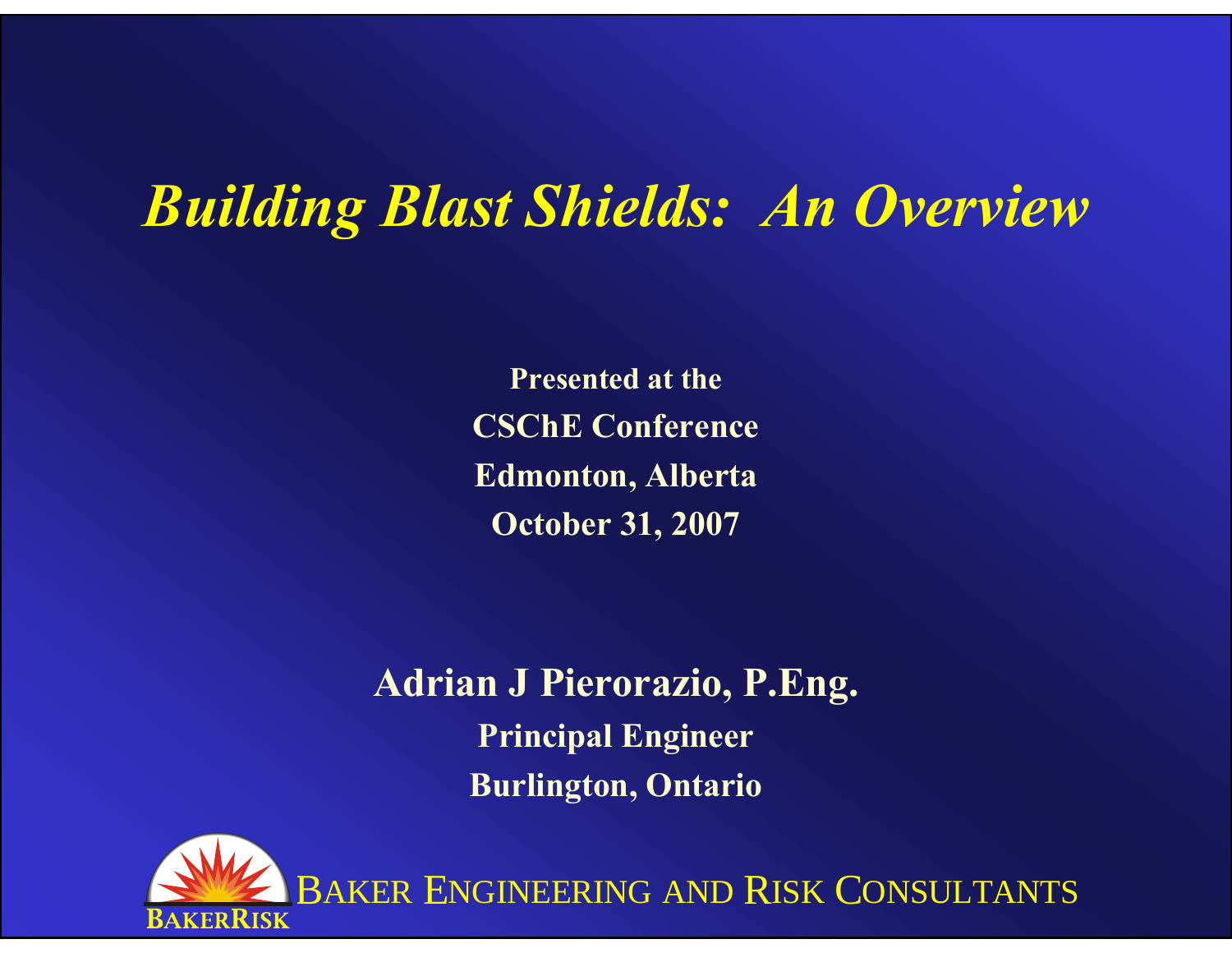

■ What is a building blast shield?

 $\Box$ **Impetus for this topic**

 $\Box$ **Theory**

**"Rule of Thumb"**

**Applications of the "Rule of Thumb"**

**"Real" answers**

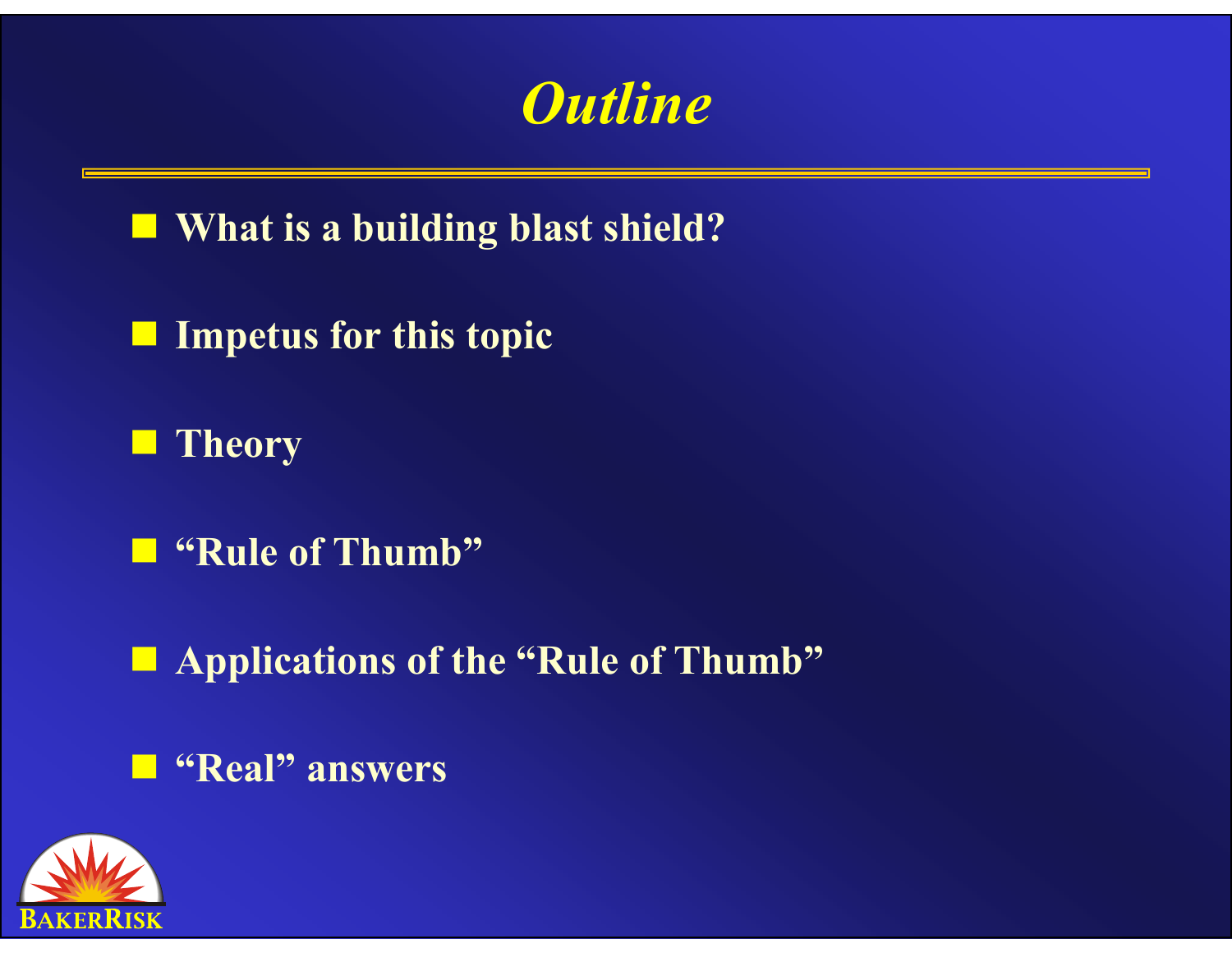# *What is a Building Blast Shield?*

### **For today's purposes, this is an obstacle designed to block a blast wave from a reaching structure**



 **Doesn't change frequency or source term, just local consequences at the target**

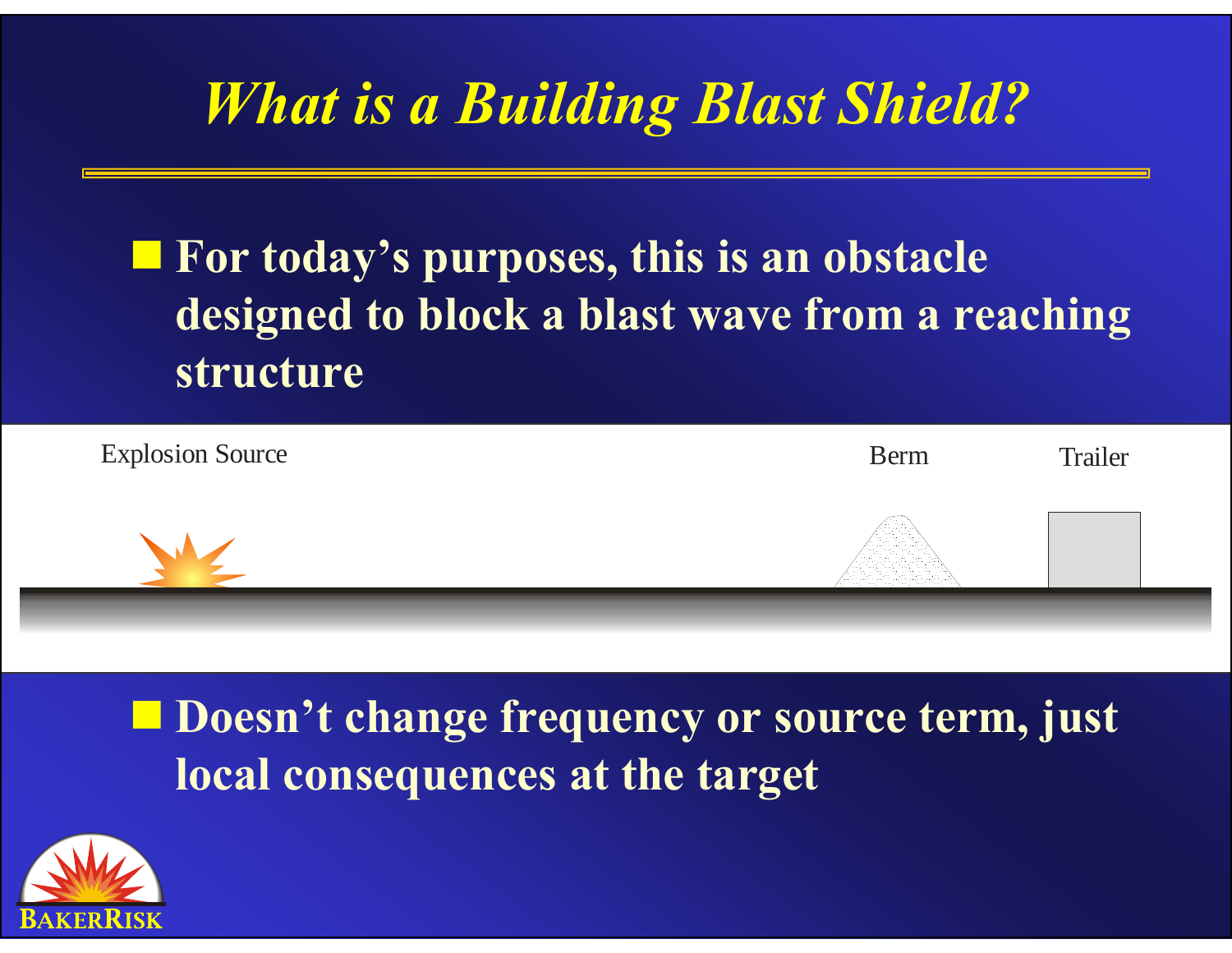# *Impetus for this talk*

- p. **~ 1 question /18 months previously**
- **Since Texas City, this has increased to ~1 question every other month**



- **API RP 753 has reduced resistance of light wood trailers from 1 psi to 0.6 psi increasing safe distance by ~50%**
- **Need to find a way to support temporary structures on sites** ria<br>Ma **Common misunderstandings around shielding**

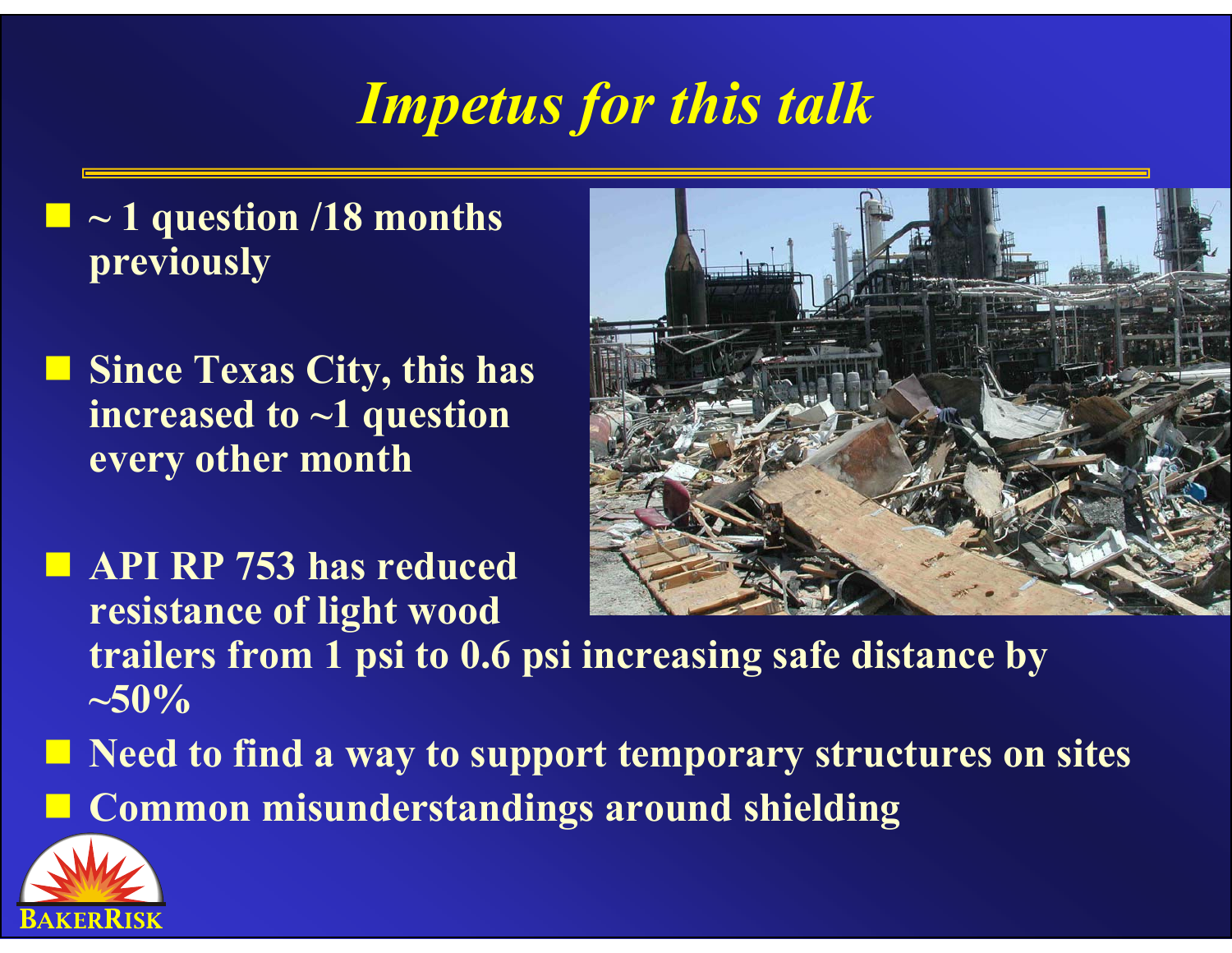*Theory*

## **E** Blast and shock waves are waves  $\bullet$  *Are not limited to traveling line of sight*

■ Can think about blast waves a high amplitude **sound waves**

 **Consider the following case:** <sup>z</sup>*Far field* **O***Shock wave* 

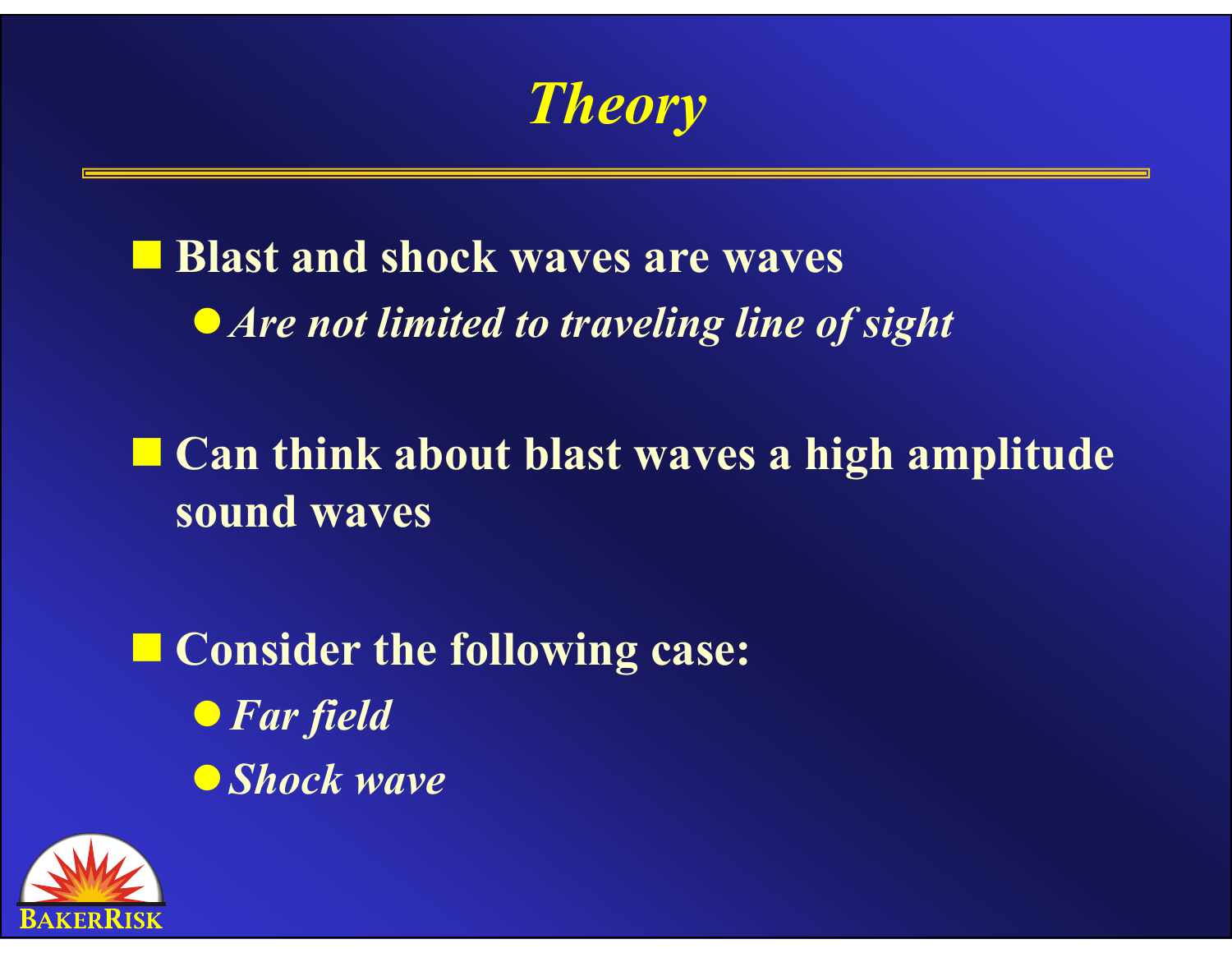





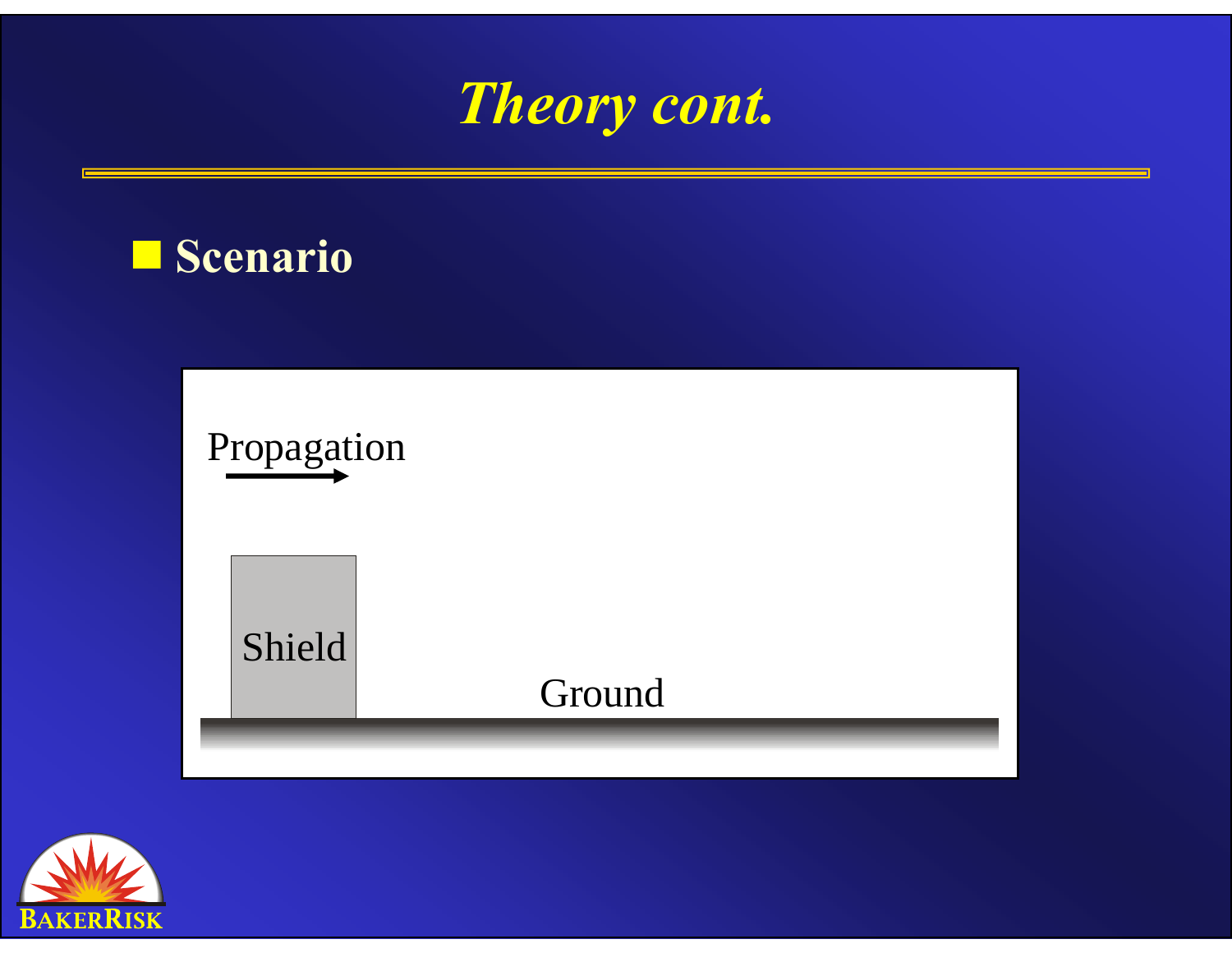

#### **Wave propagates over obstacle**



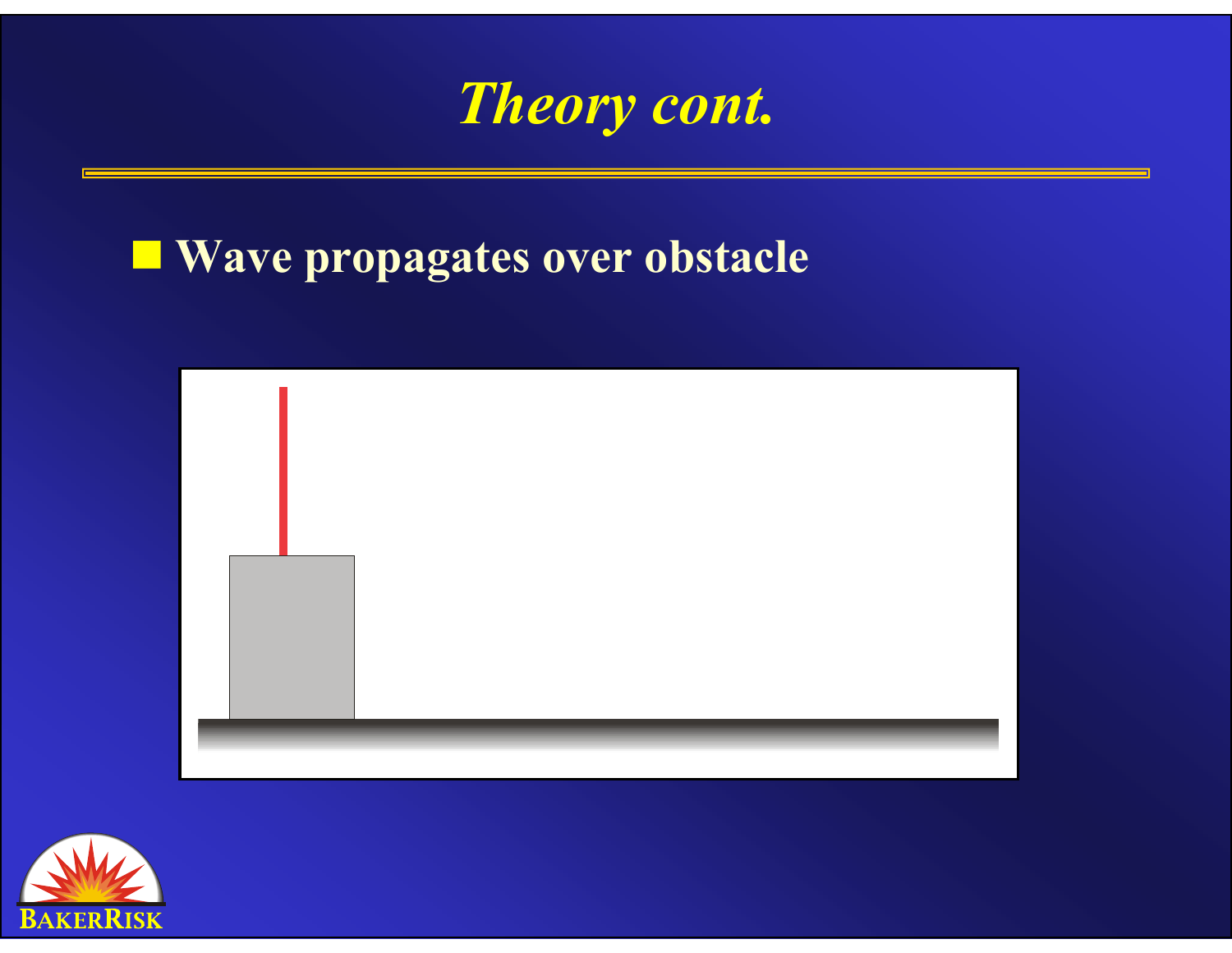

#### **As wave passes the rear of the building**



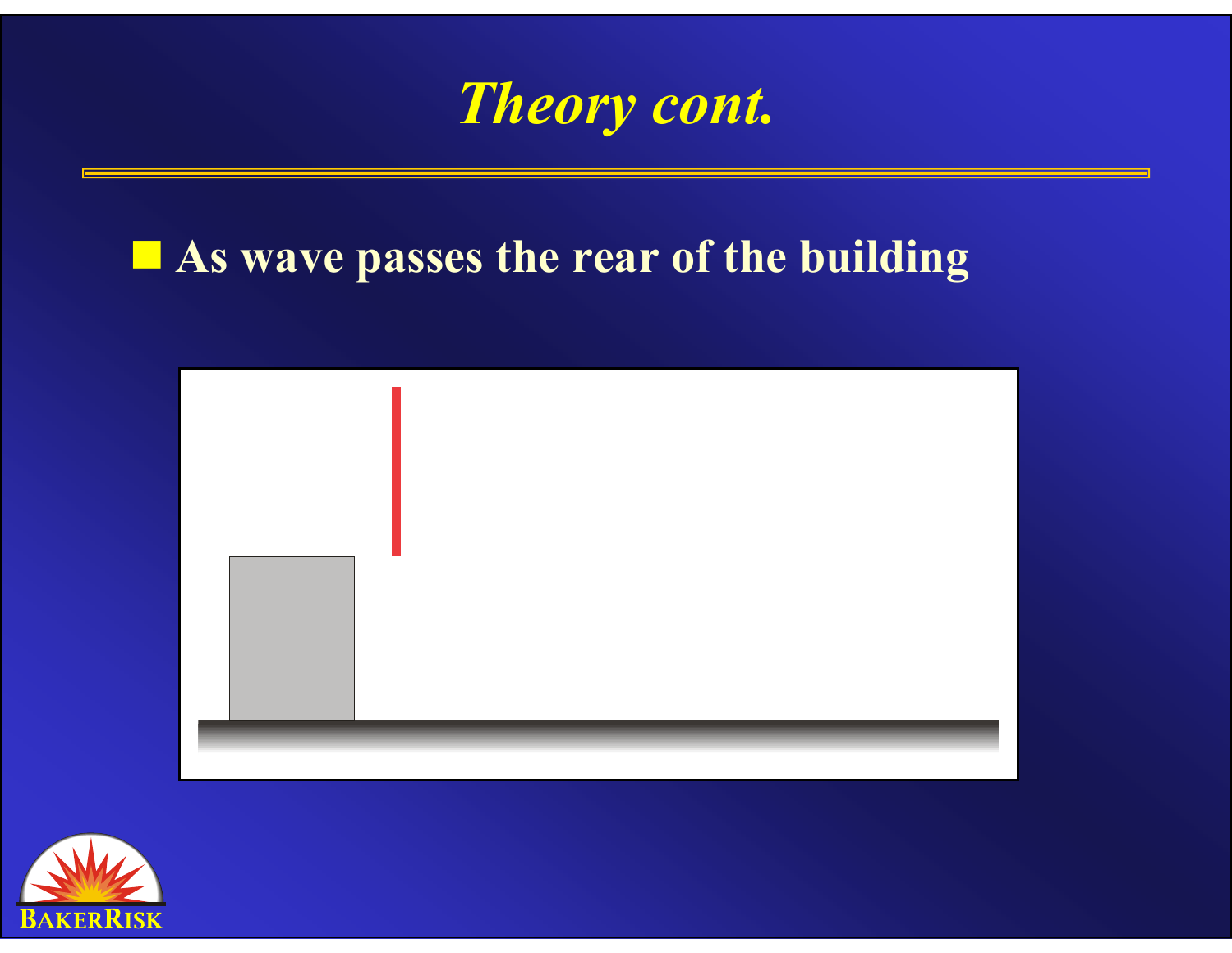

### **Wave curves and expands downwards**



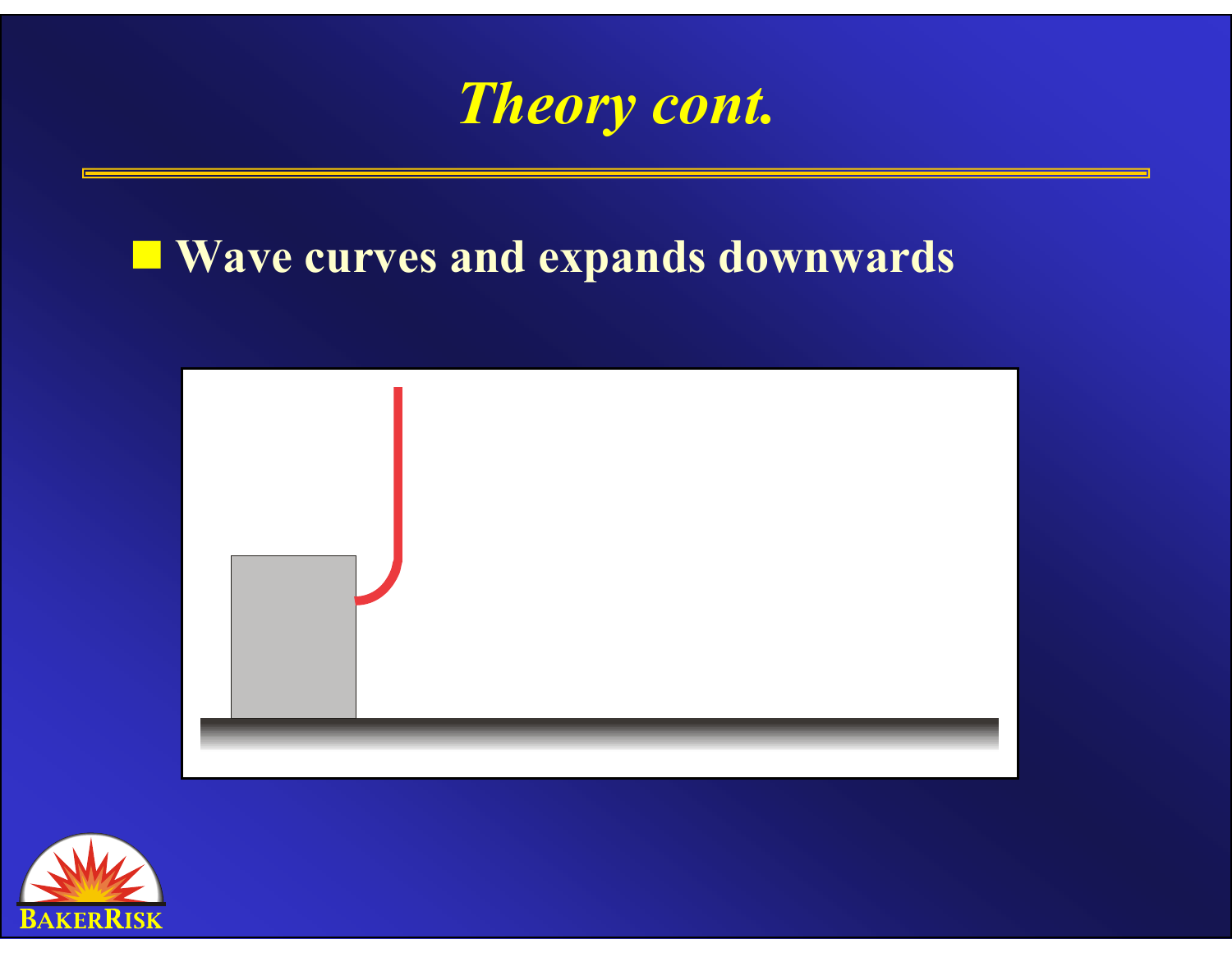

#### **Propagation continues**



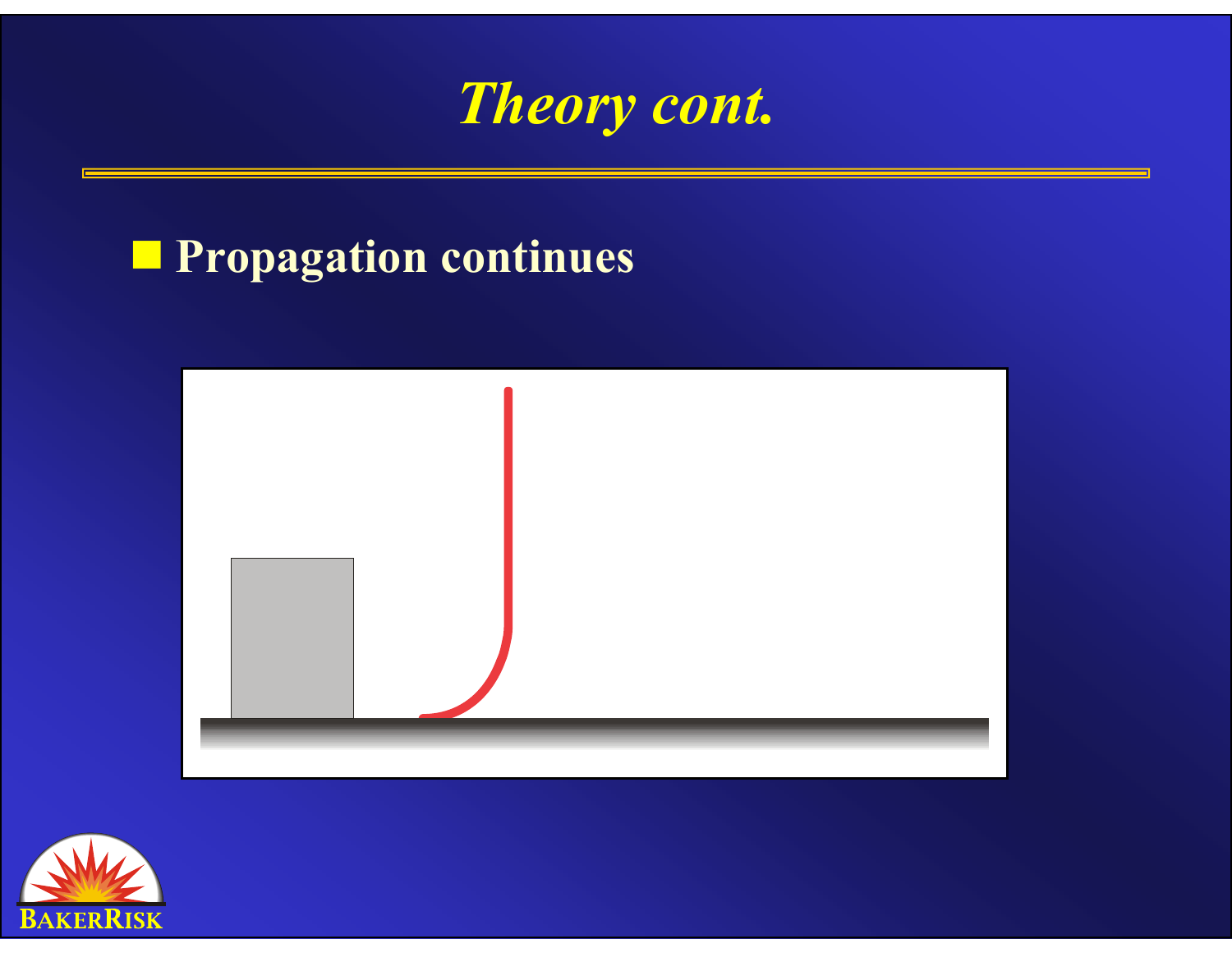# *Theory Conclusions*

**Blast wave still loads back face of obstacle**

 $\Box$  **Expansion through rarefaction reduces blast load** <sup>z</sup>*Load immediately behind the shield reduces*

 **Wave re-forms downstream** $\bullet$  **Essentially unaffected by shield in far field** 

 $\blacksquare$  **Direction of loading behind shield is different** 

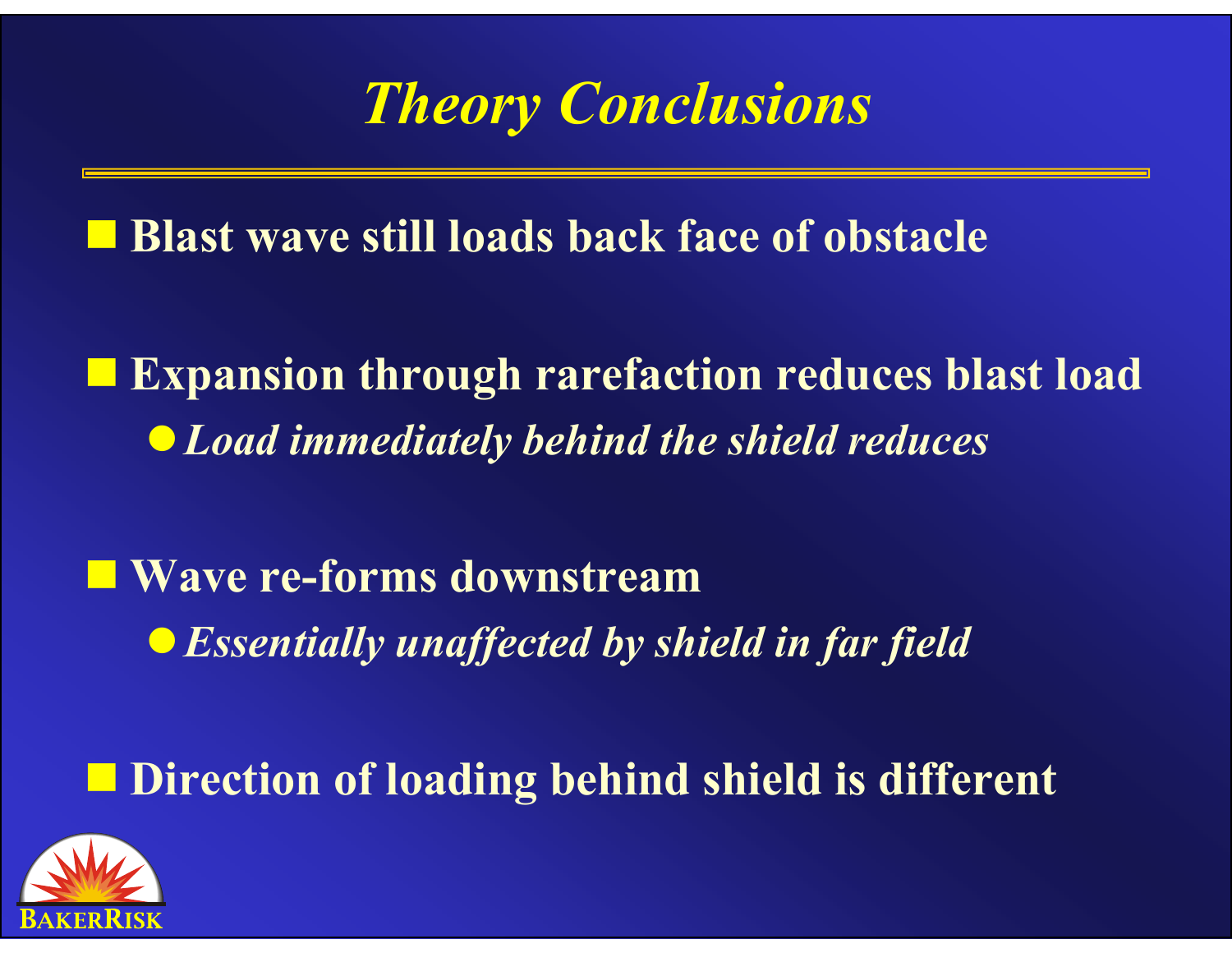## *Rule of Thumb Disclaimer*

*It must be noted that this analysis is for general scoping only and should not be used for final*  design. If a company wishes to pursue the use of *a berm or blast wall for blast protection, a numerical analysis should be performed to accurately analyze the situation and provide results that can be used for design.*

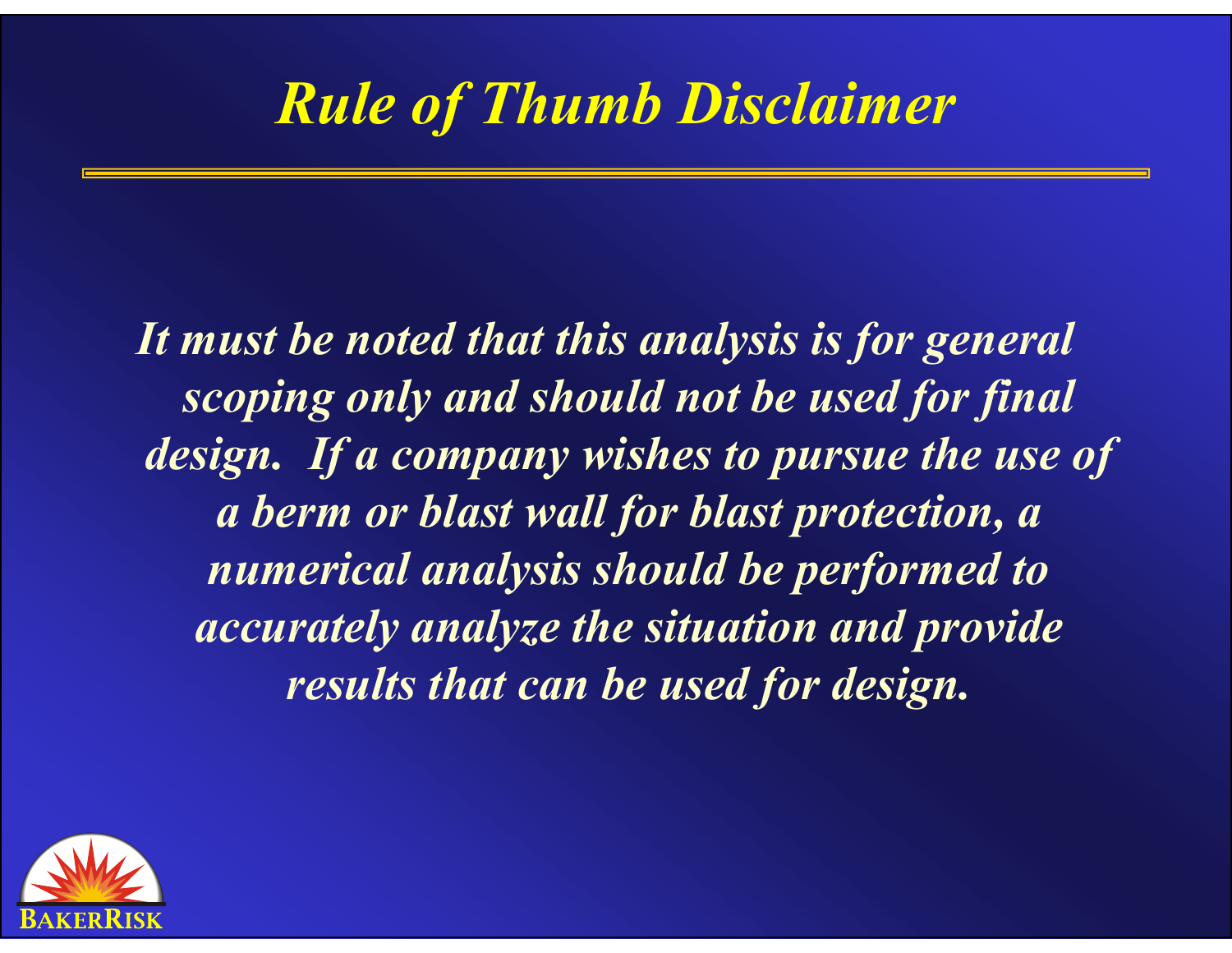

*The blast load is significantly reduced behind a barrier to a distance of three times the height of the barrier* 



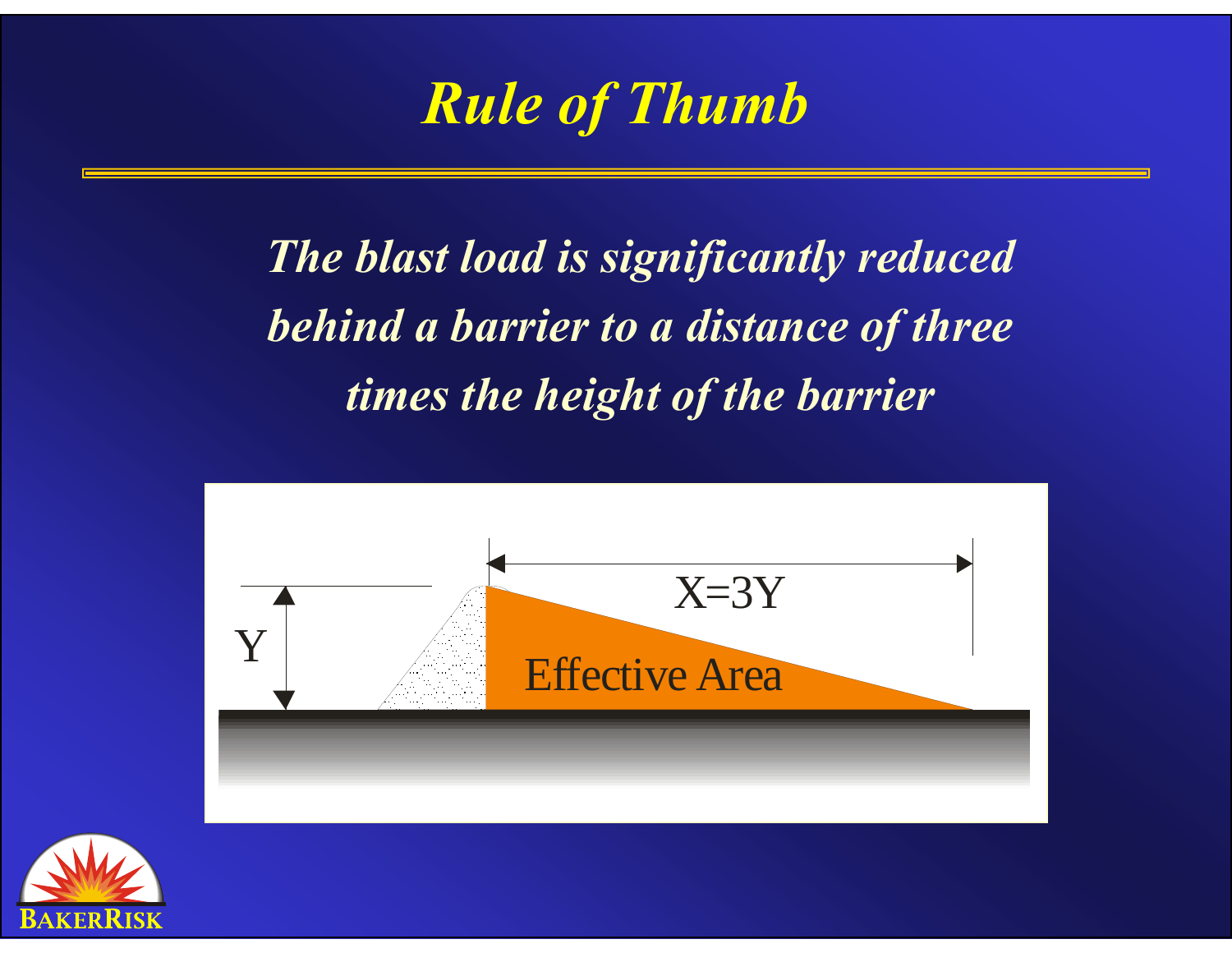## *Height Equations*

#### **To shield front wall**

$$
Y \geq H + \frac{A}{3}
$$

## **To shield whole building**

$$
Y \geq H + \frac{A+W}{3}
$$



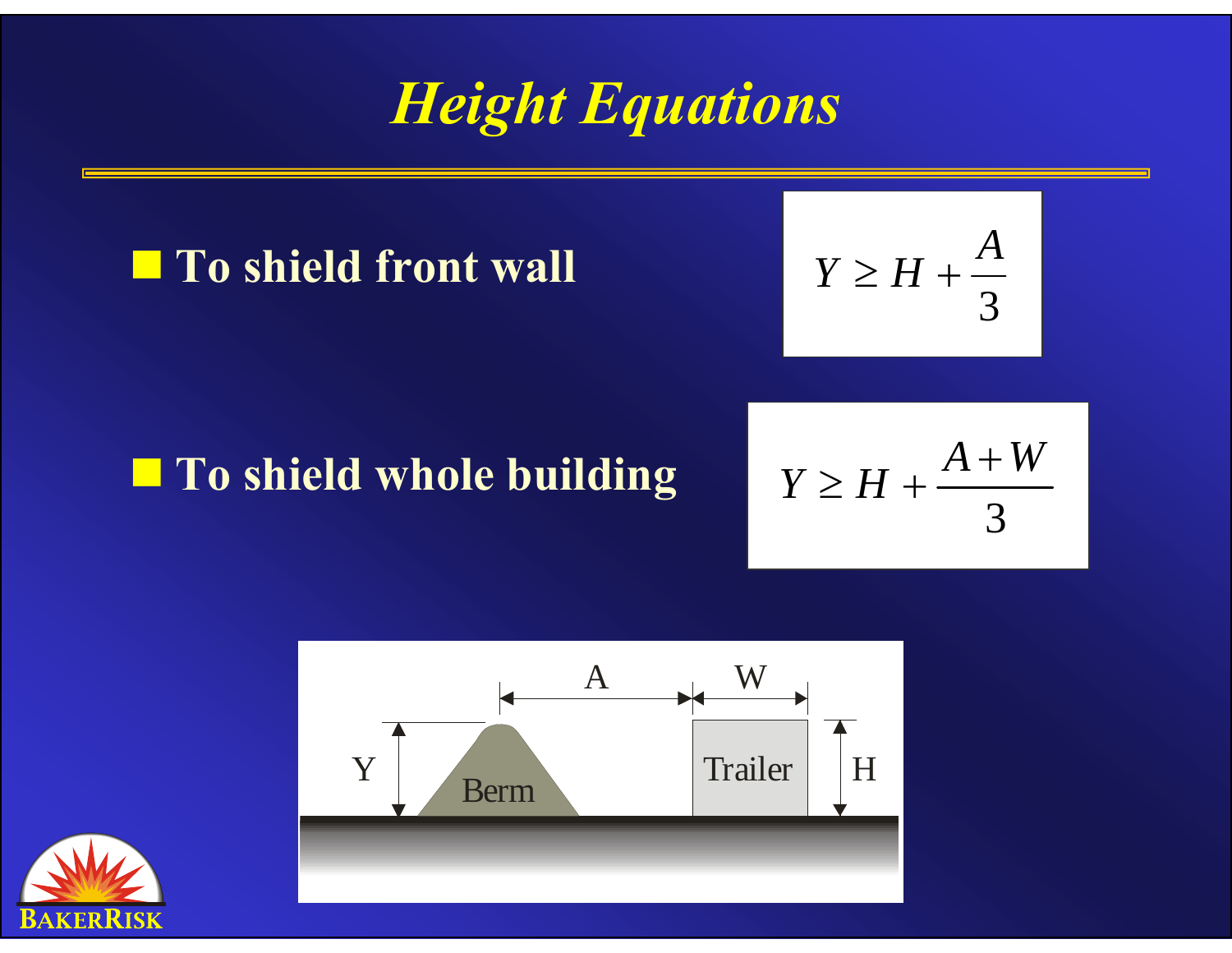

### **Assume a blast wall for 32 ft trailer (10 ft tall) perpendicular to wall**

|                               | <b>Required Wall Height (ft)</b> |    |    |
|-------------------------------|----------------------------------|----|----|
| Space $(A)$                   | Ü                                | h  | 10 |
| <b>Protect Front Wall</b>     | 10                               | 12 | 13 |
| <b>Protect Whole Building</b> | 21                               | 23 | 24 |

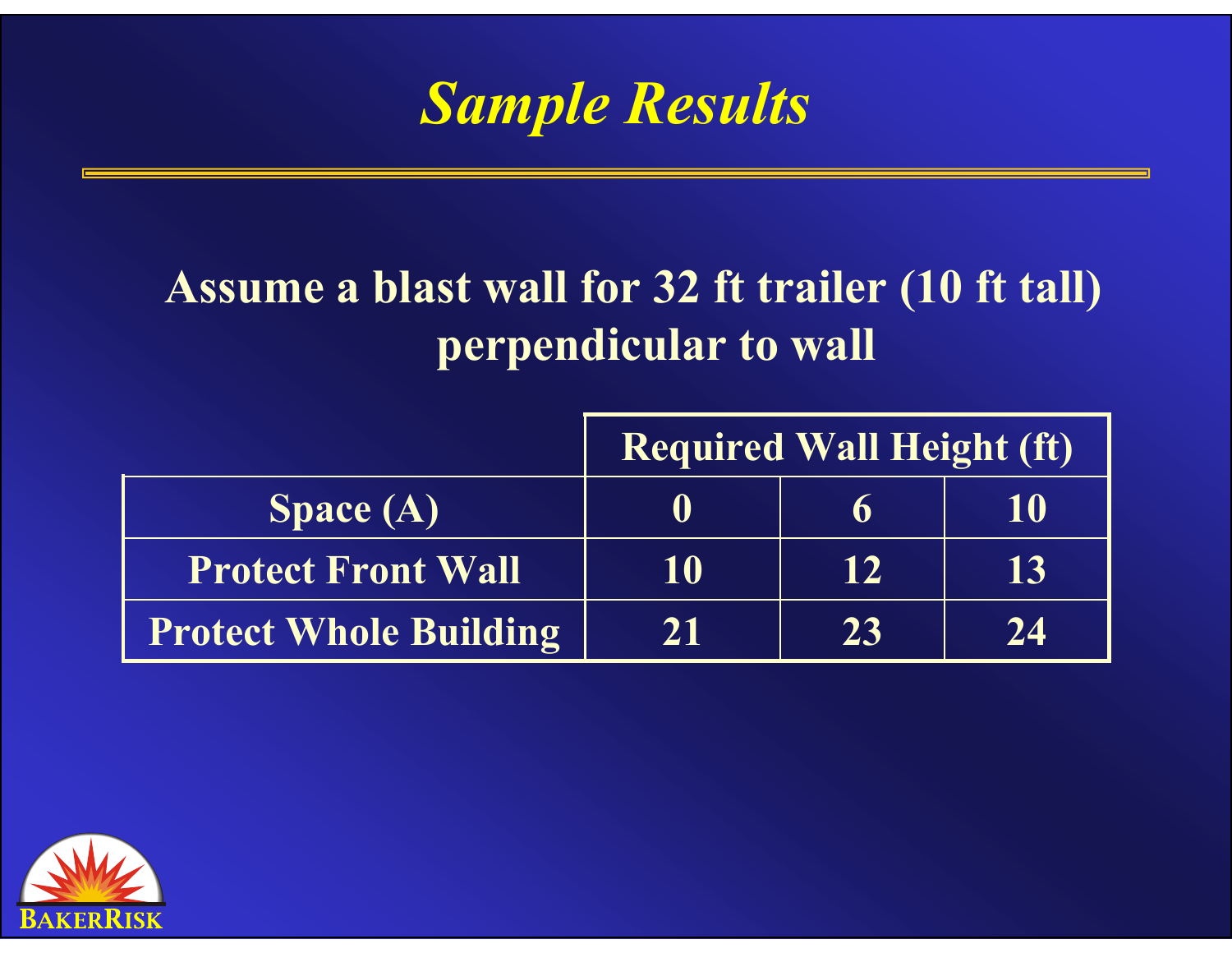## *What about width?*

### **Same issues apply for width**

#### **Width of the shield wall needs to be**

$$
X \ge L + \frac{2A}{3}
$$

**to protect front wall and**

$$
X \ge L + \frac{2(A+W)}{3}
$$



**to protect side walls as well.**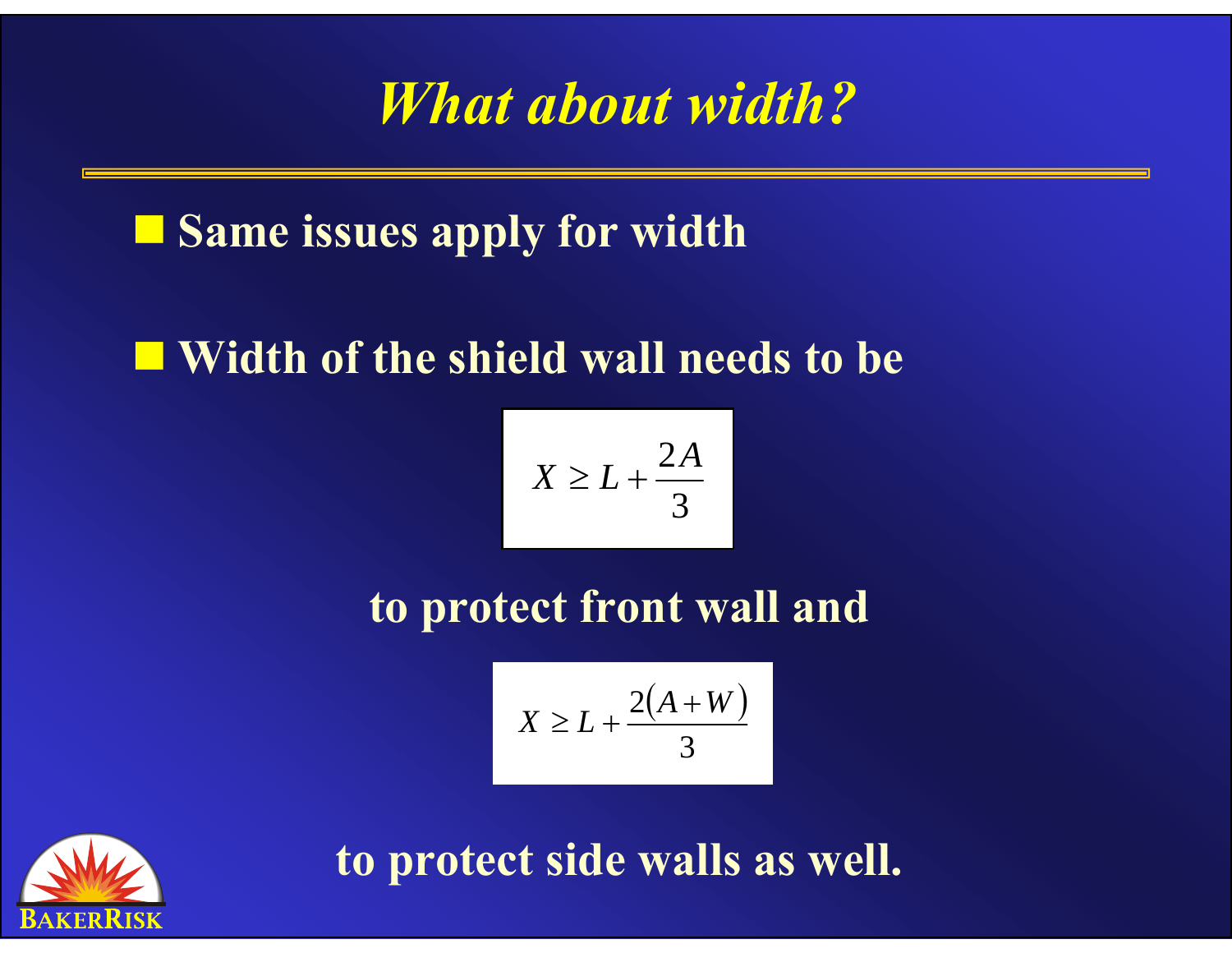## *Overall Size of a Blast Wall*

#### ■ For a 12 x 32 x 10 ft trailer perpendicular to **the wall, the wall would need overall dimensions as follows:**

**No separation: 10 x 12 ft (front wall) 21 x 33 ft (whole bldg)**

**6 ft separation: 12 x 16 ft (front wall) 23 x 37 ft (whole bldg)**

**10 ft separation: 13 x 19 ft (front wall) 24 x 40 ft (whole bldg)**

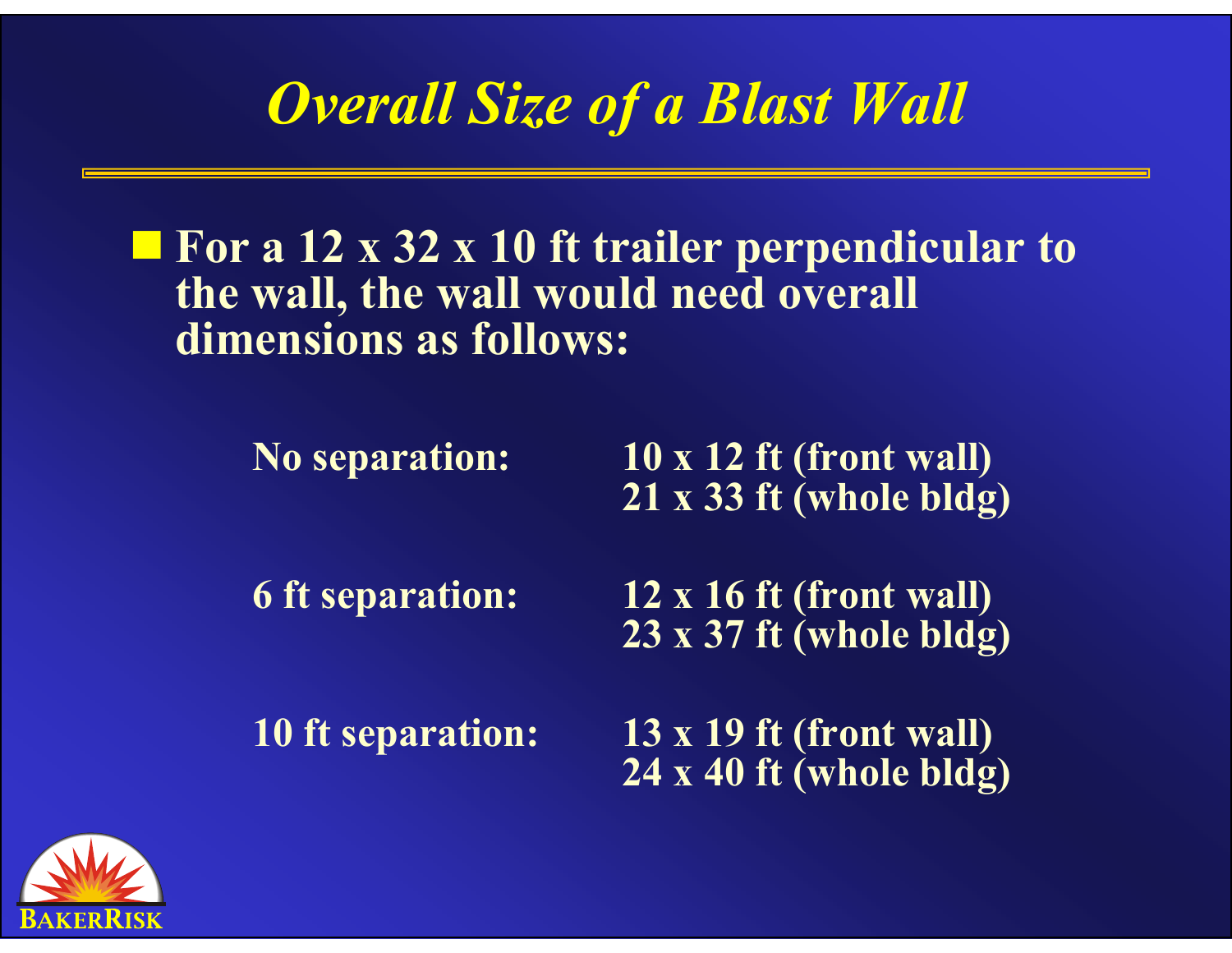# *Overall Size of a Blast Wall Cont*

#### ■ For a 12 x 32 x 10 ft trailer parallel to the wall, **the wall would need overall dimensions as follows:**

| <b>No separation:</b>    | $10 \times 32$ ft (front wall)<br>$14 \times 40$ ft (whole bldg) |
|--------------------------|------------------------------------------------------------------|
| 6 ft separation:         | 12 x 36 ft (front wall)<br>$16 \times 44$ ft (whole bldg)        |
| <b>10 ft separation:</b> | $13 \times 39$ ft (front wall)                                   |

**17 x 47 ft (whole bldg)**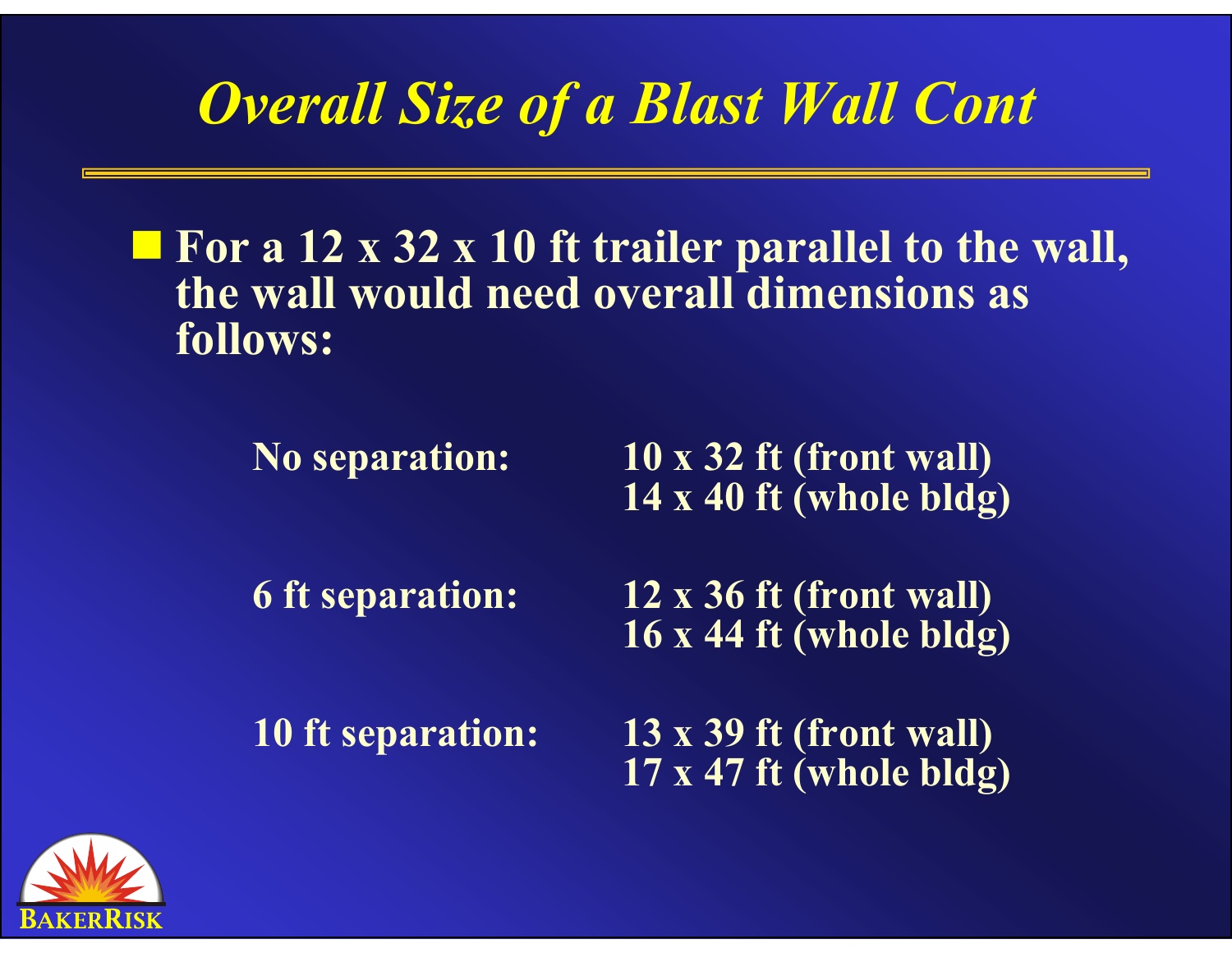*Berms*

**Berms are attractive since they are** <sup>z</sup>*Cheap*  $\bullet$  *Easy to set up* **• Easy to tear down** <sup>z</sup>*Readily available*

**Must account for critical angle of repose for slope stability**

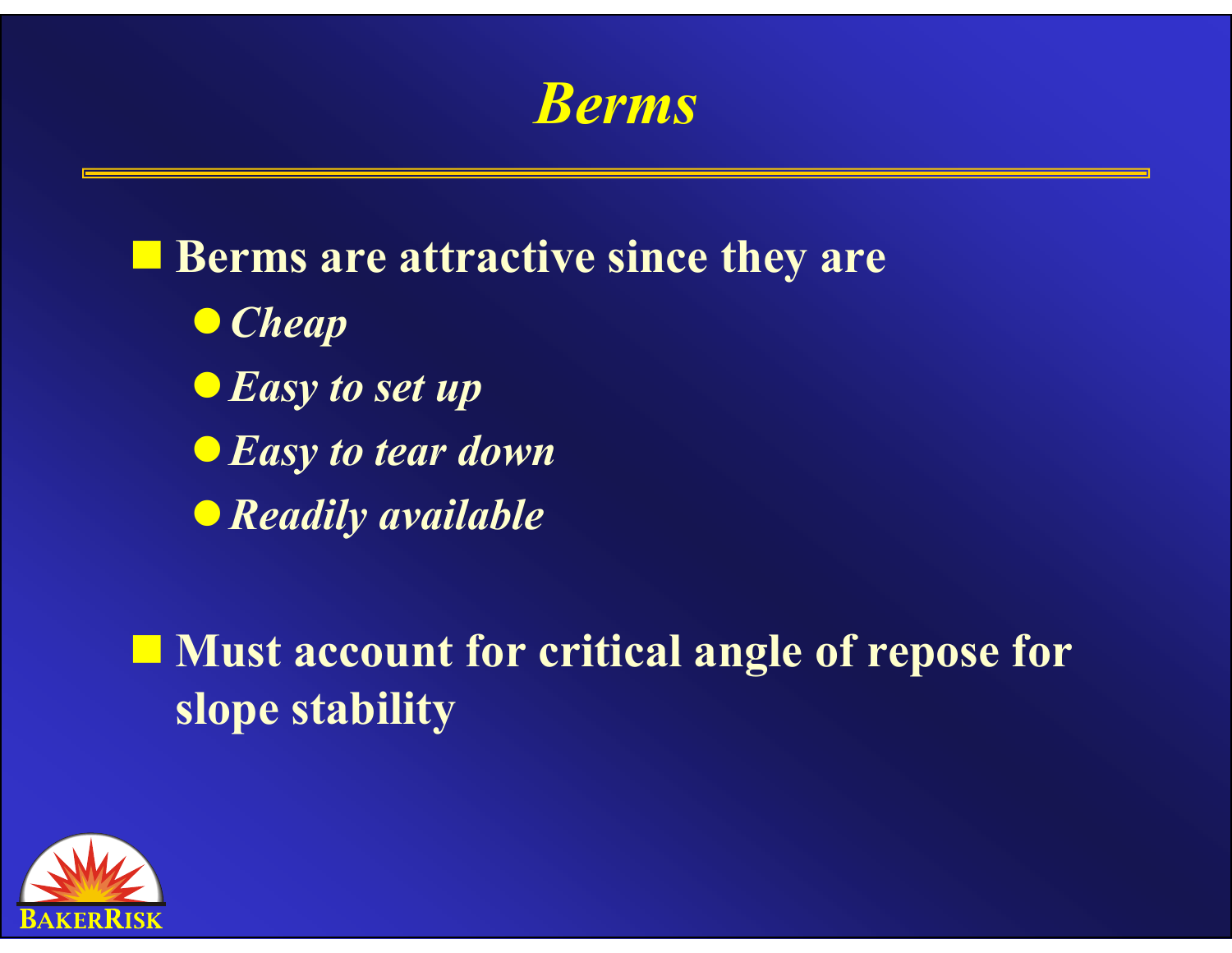# *Berm Angle of Repose*

 **The angle of repose ( <sup>α</sup>) will control the minimum width of the berm itself according to the following equation:**

$$
A \ge \frac{Y}{\tan(\alpha)}
$$

- Sample calculation results are shown for clay **(angle of repose = 45 degrees) as a berm material.**
- **Other berm materials have smaller angles of repose and the corresponding berm heights and widths would be increased from what is shown here.**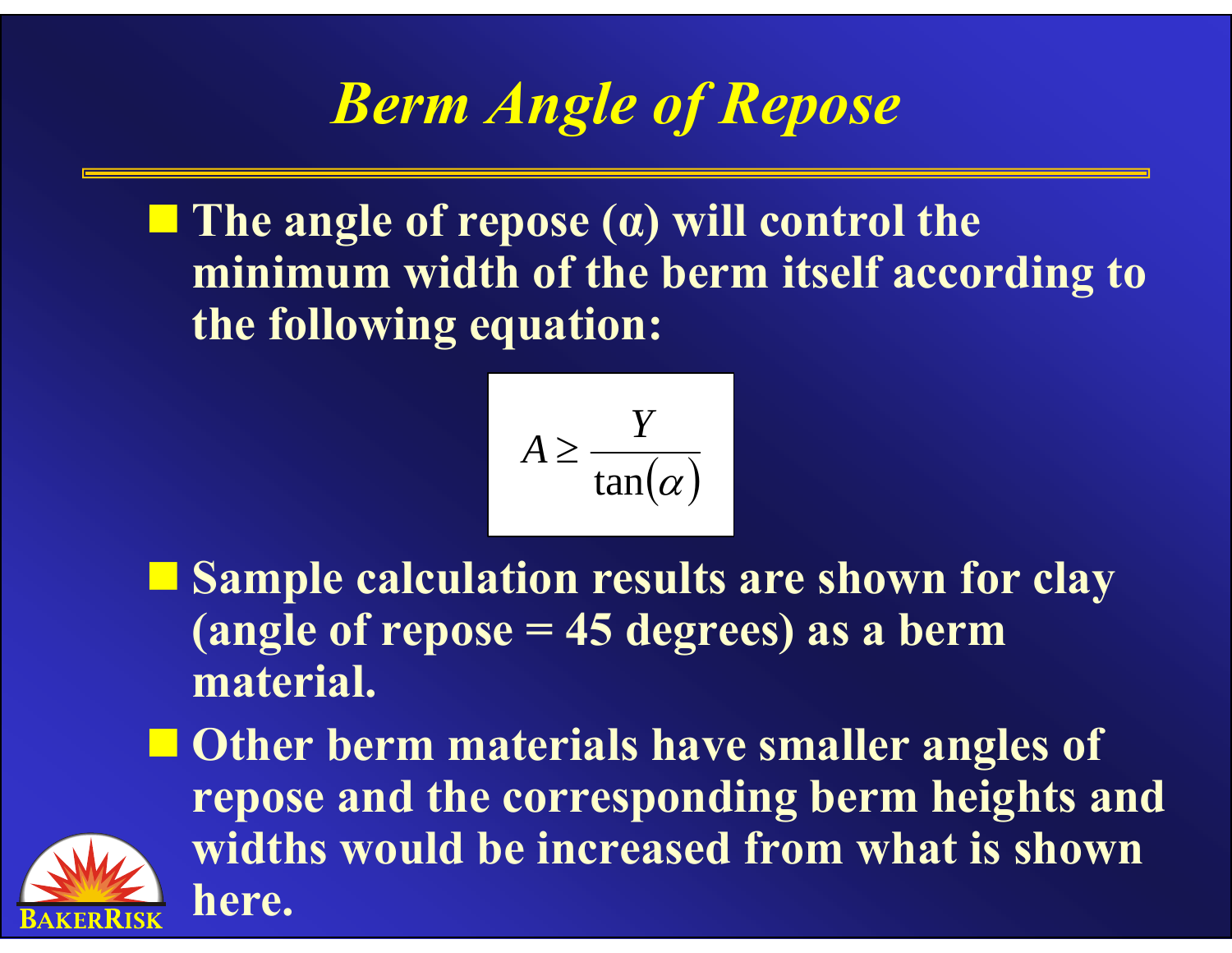## *Sample Berm Results*

## *Clay Berm Material (<sup>α</sup> = 45°) Trailer 12 x 32 ft, 10 ft high*

| <b>Trailer</b>       | <b>Trailer Orientation</b> | <b>Minimum Berm Height to Shield (ft)</b> |                       |  |
|----------------------|----------------------------|-------------------------------------------|-----------------------|--|
| <b>Location</b>      |                            | <b>Whole Trailer</b>                      | <b>Blastward Wall</b> |  |
| <b>Touching Berm</b> | Parallel to Berm           | 19                                        | 15                    |  |
|                      | Perpendicular to Berm      |                                           |                       |  |
| 6 ft. from Berm      | <b>Parallel to Berm</b>    | 22                                        |                       |  |
|                      | Perpendicular to Berm      | 34                                        |                       |  |

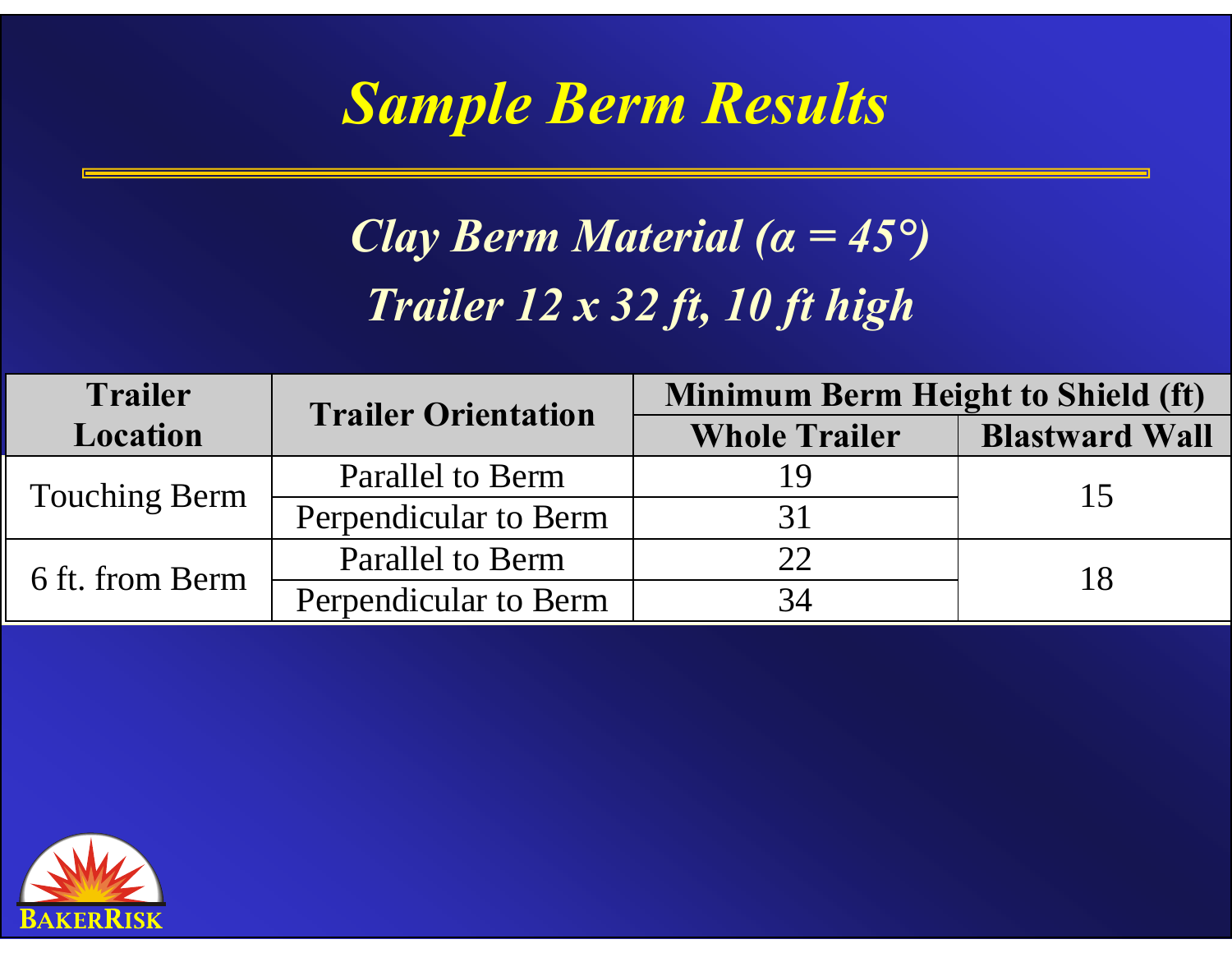

**■ The Rule of Thumb indicates the area where blast load reduction is "significant"**

 **To quantify reduction, need to run numerical model**

■ Note that blast loading direction may not be the **same as when the shield is not there**

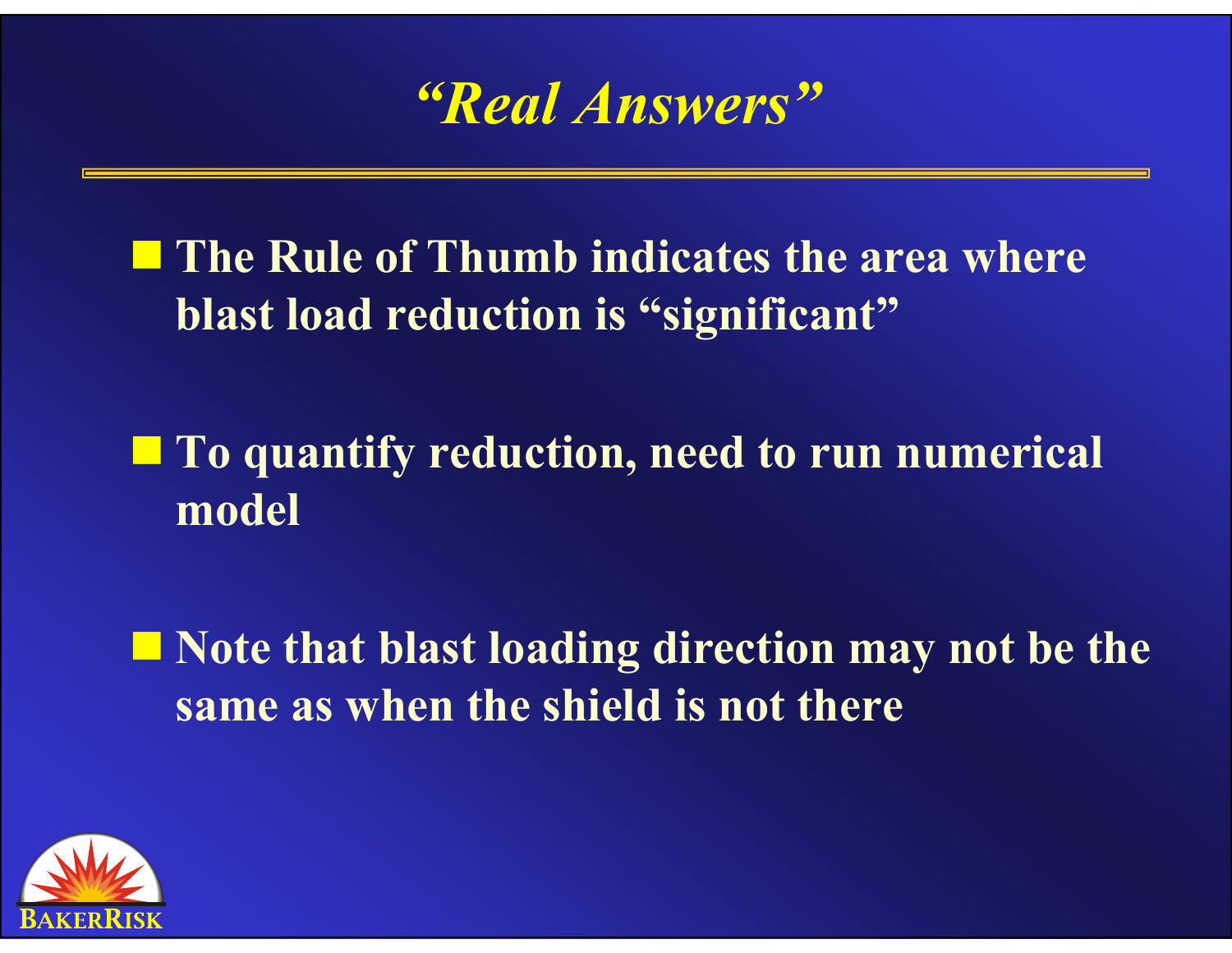# *Animation of Shielding*



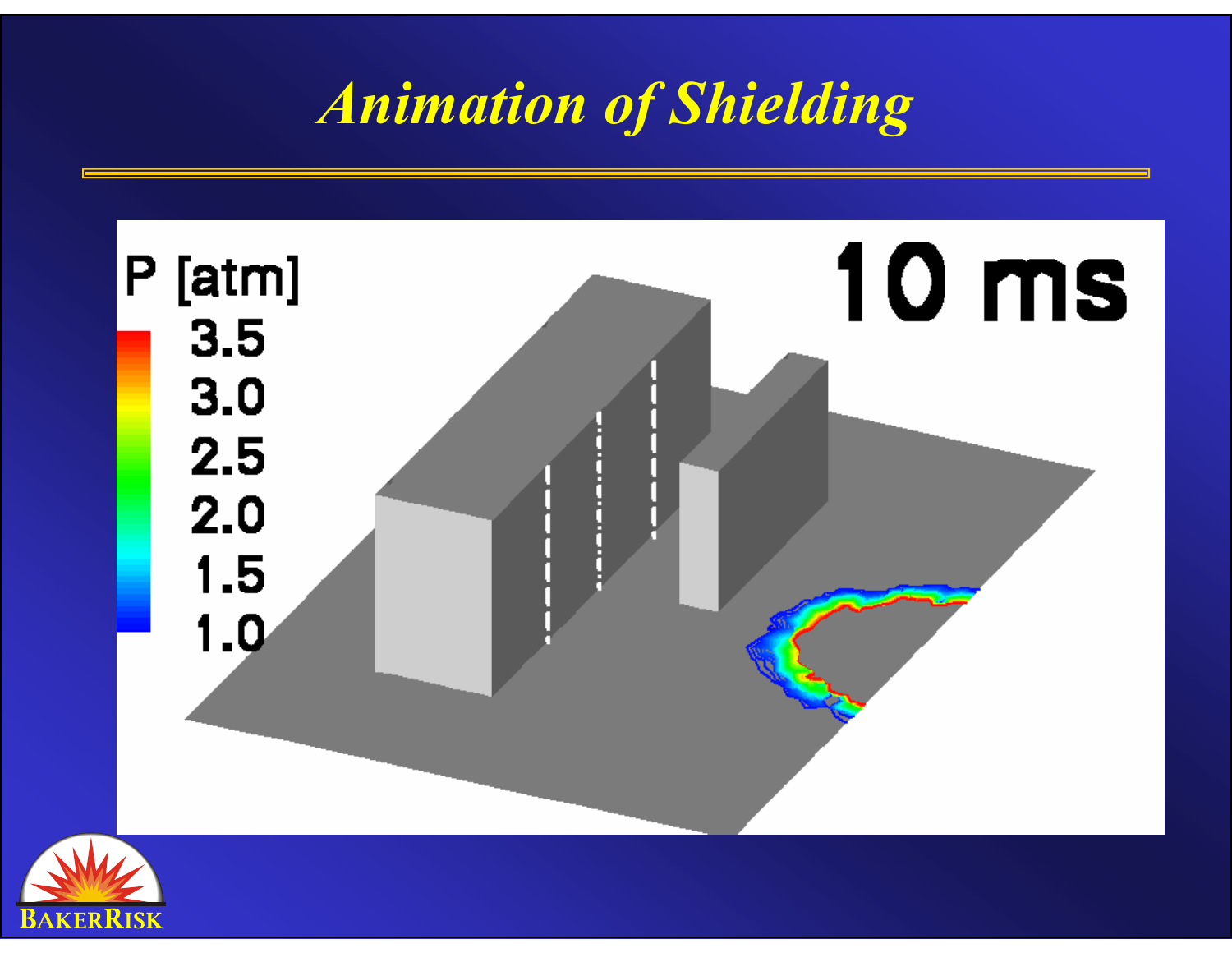## *More Complex Shielding*



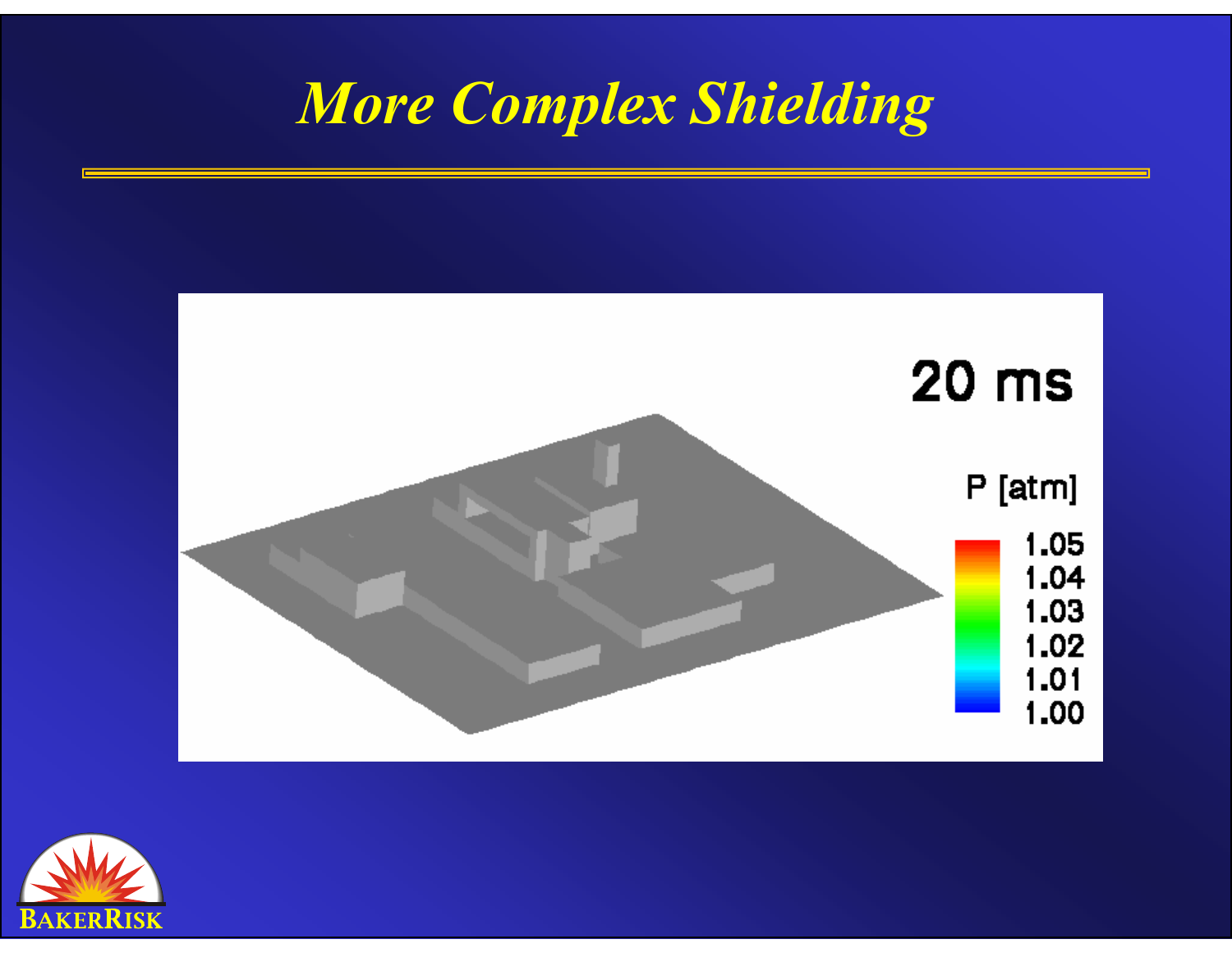# *Another Way to Get the Answer*



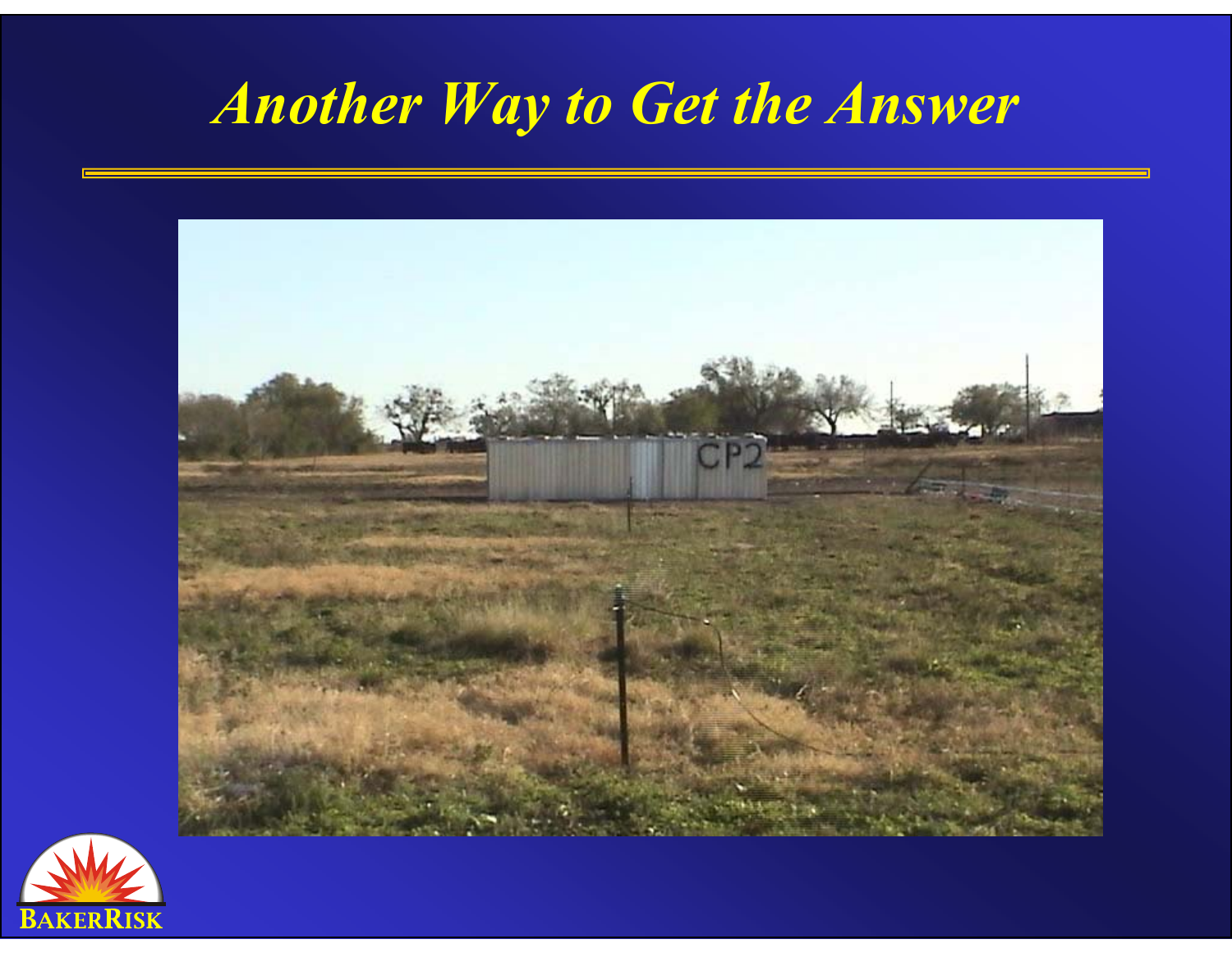## *Conclusions*

■ Rule of thumb presented for approximate blast **wall sizing**

- **Indicates feasibility**
- z*Wall needs to resist blast load*
- <sup>z</sup>*May need significant reaction structure*

**Numerical analysis needed to determine** z*Actual reduction* z*Load distribution* z*Load direction*